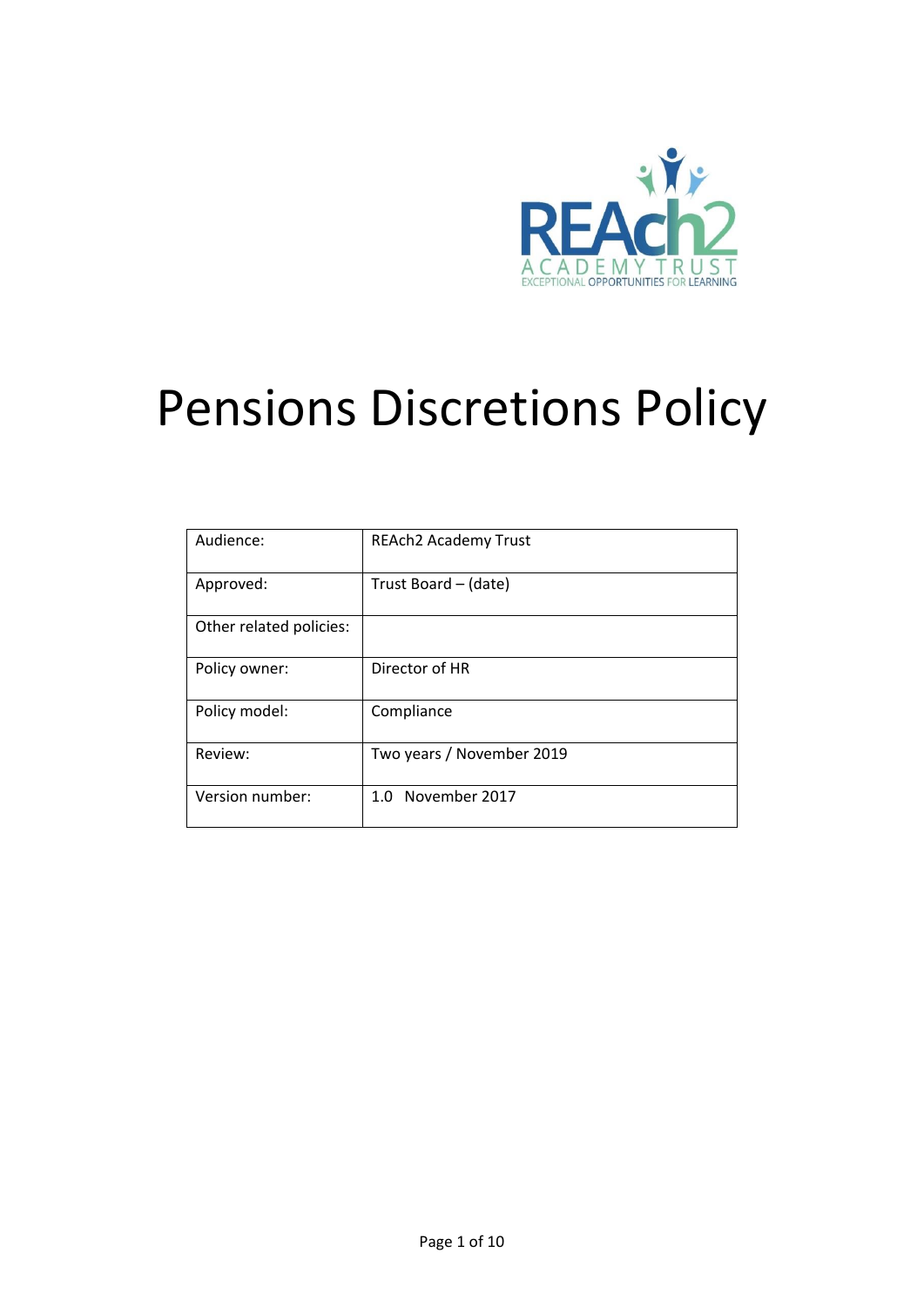

At REAch2, our actions and our intentions as school leaders are guided by our Touchstones:

| Integrity        | We recognise that we lead by example and if we want children to grow up to<br>behave appropriately and with integrity then we must model this behaviour            |
|------------------|--------------------------------------------------------------------------------------------------------------------------------------------------------------------|
| Responsibility   | We act judiciously with sensitivity and care. We don't make excuses, but mindfully<br>answer for actions and continually seek to make improvements                 |
| <b>Inclusion</b> | We acknowledge and celebrate that all people are different and can play a role in<br>the REAch2 family whatever their background or learning style                 |
| Enjoyment        | Providing learning that is relevant, motivating and engaging releases a child's<br>curiosity and fun, so that a task can be tackled and their goals achieved       |
| Inspiration      | Inspiration breathes life into our schools. Introducing children to influential<br>experiences of people and place, motivates them to live their lives to the full |
| Learning         | Children and adults will flourish in their learning and through learning discover a<br>future that is worth pursuing                                               |
| Leadership       | REAch2 aspires for high quality leadership by seeking out talent, developing<br>potential and spotting the possible in people as well as the actual                |

## **Contents**

|                                                          | Page |
|----------------------------------------------------------|------|
| <b>SCOPE</b>                                             | 3    |
| <b>TEACHERS PENSIONS DISCRETIONS</b>                     | 4    |
| LGPS SCHEME EMPLOYER DECLARATION                         | 4    |
| <b>LGPS REGULATIONS 2013</b>                             | 4    |
| <b>LGPS REGULATIONS 2014</b>                             | 9    |
| LOCAL G'MENT INJURY ALLOWANCE REGULATIONS 2011           | 9    |
| LOCAL G'MENT EARLY TERMINATION OF EMPLOYMENT REGULATIONS | 10   |
| 2006                                                     |      |
|                                                          |      |
| <b>ANNEXES</b>                                           |      |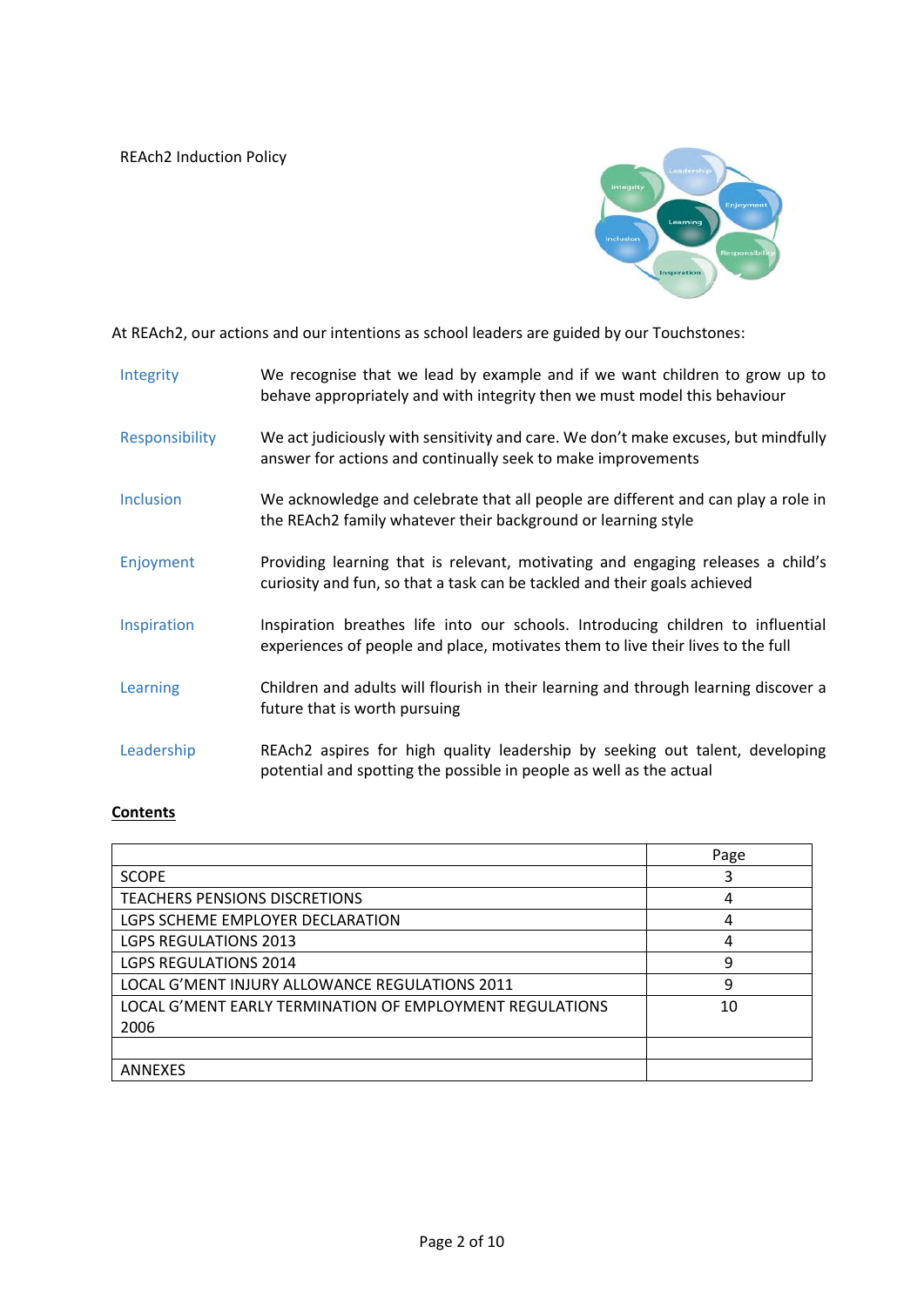## **1. SCOPE**

- 1.1 This Policy applies to all Administering Authorities for the various Local Government Pension Scheme (LGPS) funds where REAch2 is the 'Scheme Employer' in relation to the LGPS.
- 1.2 In accordance with Regulation 60 of the LGPS Regulations 2013 (the '2013 Regulations'), REAch2 will prepare a written statement of its policy in relation to the exercise of its functions under Regulations:
	- (a)  $16(2)(e)$  and  $16(4)(d)$  (funding of additional pension);
	- (b) 30(6) (flexible retirement);
	- (c) 30(8) (waiving of actuarial reduction); and
	- (d) 31 (award of additional pension).
- 1.3 In addition and in accordance with Paragraphs 2(2) of Schedule 2 to the Local Government Pension Scheme (Transitional Provisions, Savings and Amendment) Regulations 2014 REAch2 will prepare a written statement on whether, in respect of benefits relating to pre 1st April 2014 membership, to 'switch on' the 85 year rule for a member who voluntarily retires (leaves employment) and elects to draw their benefits on, or after, the age of 55 and before the age of 60 thereby agreeing to waive in full, or part, any actuarial reduction applied to the member's benefits.
- 1.4 In accordance with Regulation 14 of the Local Government Pension Scheme (Discretionary Payments) (Injury Allowances) Regulation 2011, REAch2 will formulate, publish and keep under review the Policy to be applied in the exercise of its discretionary powers to make any award under the Regulations. The statements at Paragraphs 1.2., 1.3 and 1.4 are collectively the **LGPS Statement**.
- 1.5 REAch2 will send a copy of our LGPS Statement to the Administering Authority and publish it on the internal website.
- 1.6 REAch2 commits to keeping the LGPS Statement under review and making such revisions as appropriate following a change of policy. It will be reviewed in March each year.
- 1.7 Where a revision to the LGPS Statement is made, REAch2 will send a copy of the revised version to the relevant Administering Authority within one month of any revision being approved. REAch2 will publish the revised version.
- 1.8 In preparing, or reviewing and making revisions to the LGPS Statement, REAch2 will have regard to the extent to which the exercise of its discretionary functions could lead to a serious loss of confidence in the public service.
- 1.9 Whilst it is compulsory for the employer to prepare the LGPS Statement, there are a number of other discretions available which do not require such a statement of policy to be made. REAch2 has decided to make a statement of policies in relation to these matters.
- 1.10 In addition, REAch2 has added to this policy a statement about discretions associated with the Teachers' Pension Scheme.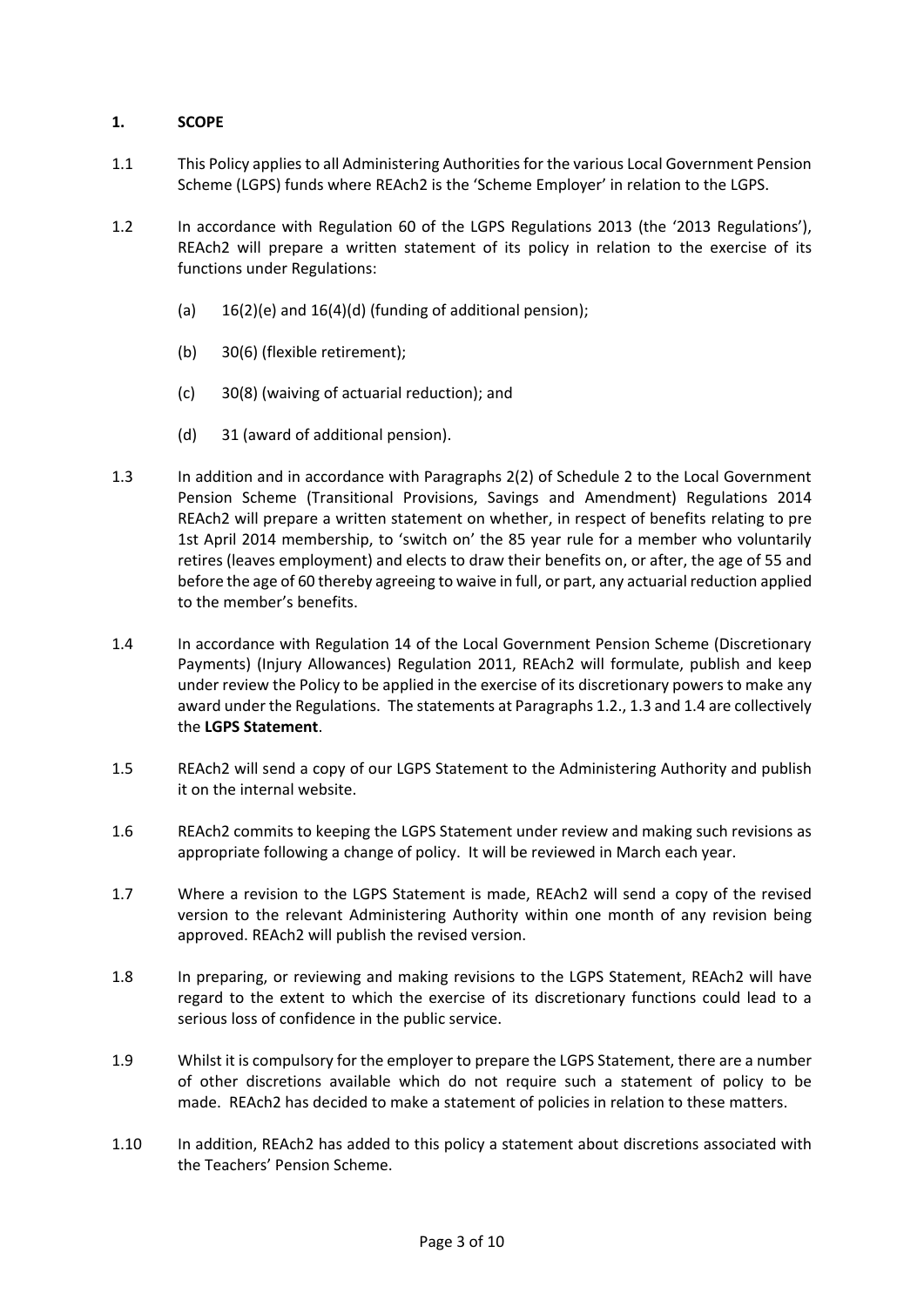1.11 Whenever a discretion is exercised in relation to the LGPS or employees eligible to join the LGPS, to the TPS or employees eligible to join the TPS, REAch2 does not intend to create any custom or practice fettering our future exercise of that discretion.

## **2. TEACHERS' PENSIONS DISCRETIONS**

- 2.1 REAch2 has discretions under Part V of the Teachers (Compensation for Redundancy and Premature Retirement) Regulations 1997 to pay discretionary compensation by way of an additional pension and lump sum under the TPS.
- 2.2 This discretion will be exercised on a case by case basis by the Finance Director in conjunction with one other Executive Director.

## **3. LGPS EMPLOYER DECLARATION**

REAch2 commits to keep the LGPS Statement under review and publish the statement (and any amendments made thereto) in a place that is easily accessible to all employees eligible to join the LGPS and that it will provide to the Administering Authority the most up to date version of the statement at all times.

#### **4. LGPS REGULATIONS 2013**

#### 4.1 **Regulation 16 Funding Additional Pension Contributions**

- (a) Regulation 16 allows REAch2 to choose to pay Additional Pension Contributions under one of three options:
	- (i) Option 1: to buy extra pension;
	- (ii) Option 2: to buy "lost" pension for unpaid leave of absence or unpaid child related leave;
	- (iii) Option 3: to buy "lost" pension due to a strike.
- (b) REAch2 has considered in what (if any) circumstances it would consider funding such Additional Pension Contributions in whole or in part.
- (c) REAch2 has determined that, as such funding is not mandatory and mindful of a duty to use tax payers' money prudently, generally REAch2 will not fund an Additional Pension Contribution however will consider each case on their merits.

#### 4.2 **Regulation 30(6) – Flexible Retirement**

(a) An active member who has attained the age of 55 or over and who, with the employer's agreement, reduces their working hours or grade of employment may, with further consent, elect to receive immediate payment of all or part of the retirement pension to which they would be entitled in respect of that employment as if that member were no longer an employee in local government service on the date of the reduction in hours or grade (adjusted by the amount shown as appropriate in actuarial guidance issued by the Secretary of State – (see 3.3 below).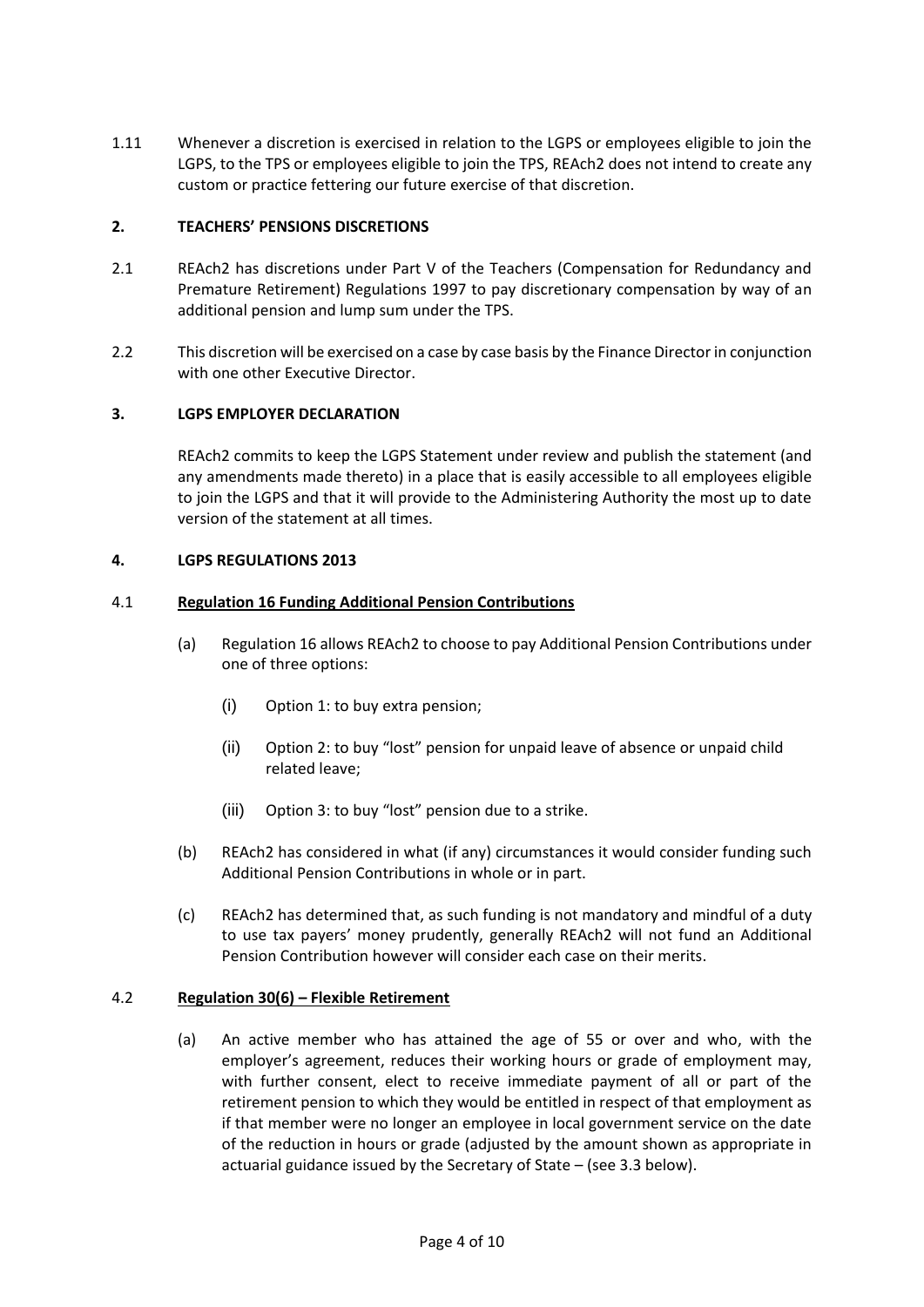- (b) As part of any agreement to permit flexible retirement decisions, REAch2 will consider whether, in addition to the benefits the member may have accrued prior to 1 April 2008 (which the member must draw), to permit the member to choose to draw all, part or none of the pension benefits they built up after 31 March 2008 and before 1 April 2014 and all, part or none of the pension benefits they built up after 1 April 2014.
- (c) It is REAch2's policy is to consider a request for flexible retirement under the LGPS on its merits which include:
	- (i) whether the financial cost to is reasonable and sustainable;
	- (ii) whether there is no detrimental impact on the service.
- (d) A flexible retirement request must be approved by the Finance Director in conjunction with one other Executive Director. Appeals against this decision will be heard by one other Executive Director and a Trustee.

#### 4.3 **Regulation 30(8) – Waiving of Actuarial Reduction**

- (a) Where consent is given to flexible retirement under regulation 30(6) and to the immediate release of benefits in respect of an active member who is aged 55 or over, those benefits must be adjusted by an amount shown as appropriate in actuarial guidance issued by the Secretary of State (commonly referred to as actuarial reduction or early payment reduction).
- (b) REAch2 has determined that consent will not be granted to waive the actuarial reduction (either in whole or in part) unless under exceptional circumstances.

#### 4.4 **Regulation 31 – Award of Additional Pension**

- (a) REAch2 has the authority to resolve to award:
	- (i) an active member, or
	- (ii) a member who was an active member but dismissed by reason of redundancy, or business efficiency, or whose employment was terminated by mutual consent on the grounds of business efficiency,

additional annual pension of, in total (including any additional pension purchased by REAch2 under Regulation 16), not more than the additional pension limit (£6,500 from 1st April 2014 subject to annual increase in line with the Pensions (Increase) Act 1971).

- (b) Any additional pension awarded is payable from the same date as any pension payable under other provisions of the Regulations from the account to which the additional pension is attached.
- (c) The resolution to award additional pension must be made within 6 months of the date that the member's employment ended.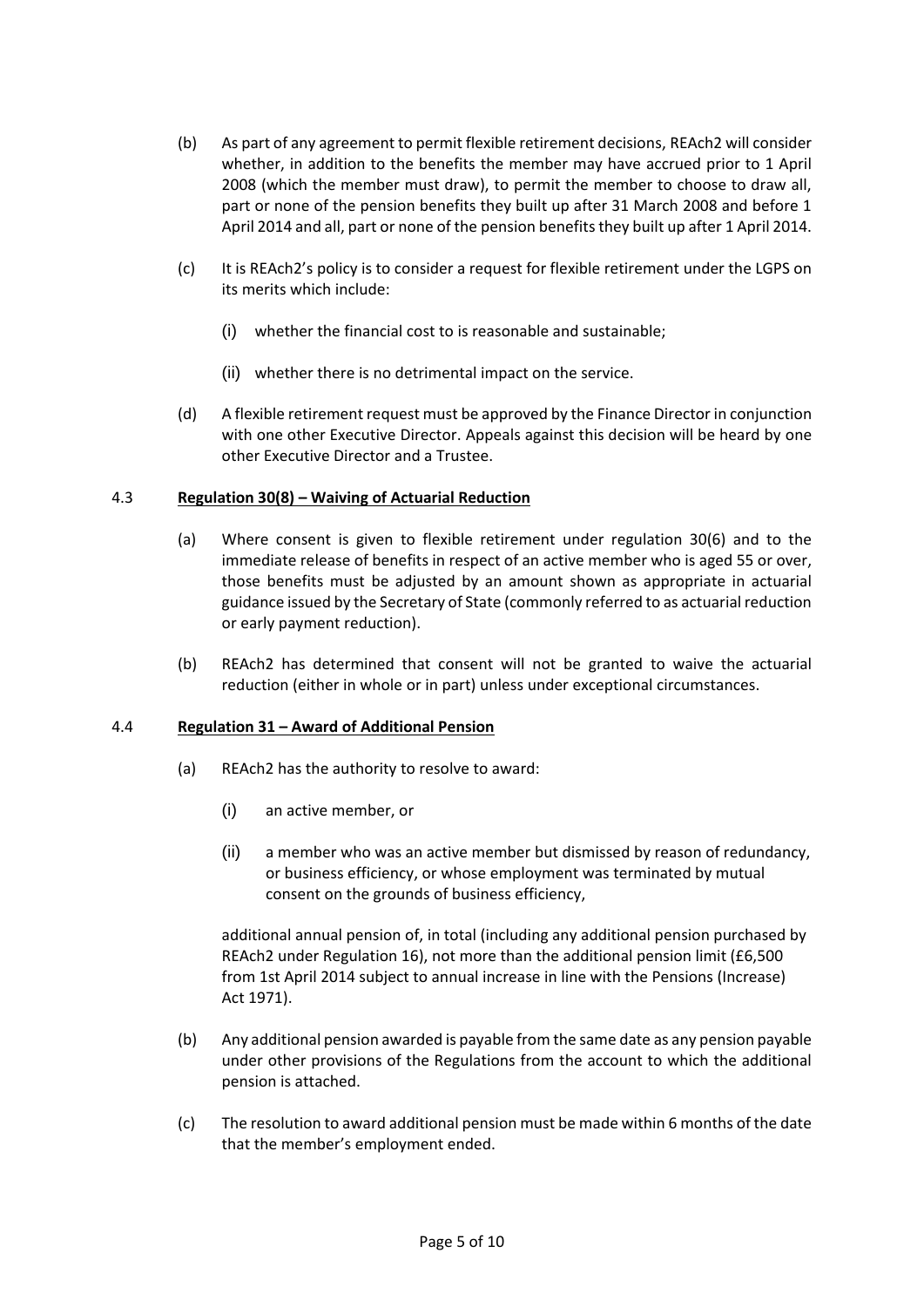(d) Any such award of additional pension under Regulation 31 will be subject to approval by the Finance Director in conjunction with one other Executive Director.

## 4.5 **Regulation 9(1) & (3) – Contributions**

(a) The employee contribution rates 1 April 2018 – 31 March 2019 are:

| Pay bands (2018/19)  | <b>Contribution Rate (main</b><br>section) |
|----------------------|--------------------------------------------|
| Up to £14,100        | 5.5%                                       |
| £14,101 to £22,000   | 5.8%                                       |
| £22,001 to £35,700   | 6.5%                                       |
| £35,701 to £45,200   | 6.8%                                       |
| £45,201 to £63,100   | 8.5%                                       |
| £63,101 to £89,400   | 9.9%                                       |
| £89,401 to £105,200  | 10.5%                                      |
| £105,201 to £157,800 | 11.4%                                      |
| Over £157,801        | 12.5%                                      |

- (b) Where an active member changes employment or there is a material change which affects the member's pensionable pay during the course of a financial year, REAch2 may determine that a contribution rate from a different band (as set out in Regulation 9(2)) should be applied.
- (c) REAch2 has determined to set employee contribution costs at 1 April each year and make no changes throughout the year.

#### 4.6 **Regulation 17(1) – Shared Cost Additional Voluntary Contributions**

- (a) An active member may enter into arrangements to pay Additional Voluntary Contributions (AVCs) or to contribute to a Shared Cost Additional Voluntary Contribution arrangement (SCAVCs) in respect of an employment. The arrangement must be a scheme established between the appropriate administering authority and a body approved for the purposes of the Finance Act 2004, registered in accordance with that Act and administered in accordance with the Pensions Act 2004.
- (b) REAch2 is required to determine whether or not contributions to such an arrangement will be made on behalf of its active members.
- (c) REAch2 has determined not to make contributions to any SCAVC arrangement unless under exceptional circumstances.

## 4.7 **Regulation 22 (7) and (28) – Merging of Deferred Member Pension Accounts with Active Member Pension Accounts**

(a) A deferred member's pension account is automatically aggregated with their active member's pension account unless the member elects within the first 12 months of their new pension account being opened to retain their deferred member's pension account.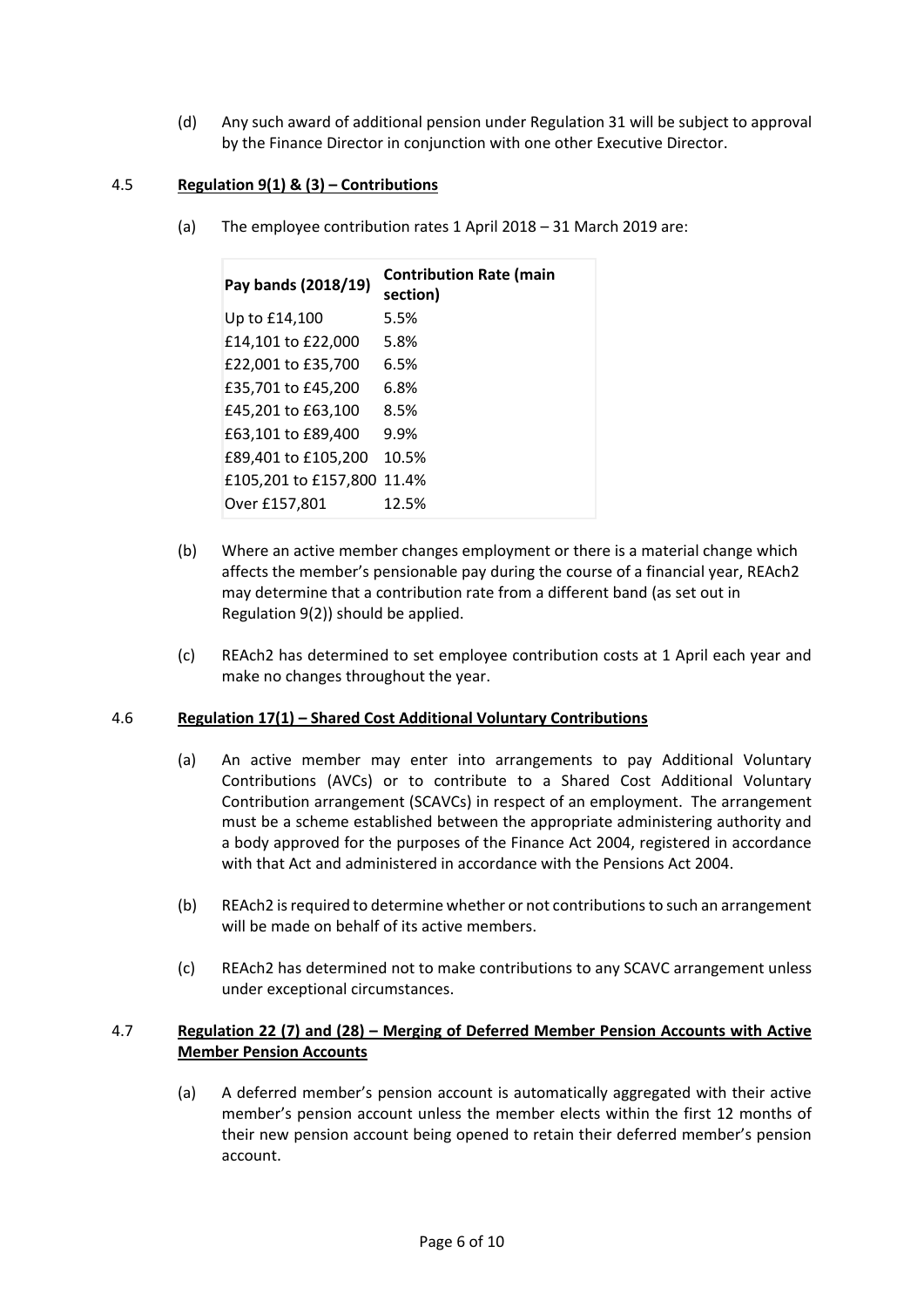- (b) The 12-month election period may be extended at the discretion of the employer.
- (c) REAch2 will agree to any request by an active member provided that there is no detrimental financial impact, or risk.

#### 4.8 **Regulation 100(6) – Inward Transfers of Pension Rights**

- (a) A request from an active member to transfer former pension rights from a previous arrangement into the LGPS as a result of their employment with an LGPS Employer must be made in writing to the administering authority and REAch2 before the expiry of the period of 12 months beginning with the date on which the employee first became an active member in an employment (or such longer period as REAch2 and the Administering Authority may allow).
- (b) REAch2 determines that transfers will be accepted beyond the 12-month deadline where there is no detrimental financial impact and subject to the administering authority's agreement.

## 4.9 **Regulation 21(5) – Assumed Pensionable Pay**

- (a) REAch2 is required to determine whether or not to include in the calculation of assumed pensionable pay, any 'regular lump sum payment' received by an LGPS member in the 12 months preceding the date that gave rise to the need for an assumed pensionable pay figure to be calculated.
- (b) Assumed pensionable pay is calculated when a member:
	- (i) enters a period of reduced contractual pay or no pay due to sickness or injury;
	- (ii) is absent during a period of child related leave;
	- (iii) is absent in reserve forces service leave;
	- (iv) retires with an entitlement to a Tier 1 or Tier 2 ill health retirement; or
	- (v) dies in service.
- (c) REAch2 has determined that each case will be examined on its own merits and a decision will be made, subject to affordability and individual case, by the Finance Director in conjunction with one other Executive Director.

#### 4.10 **Regulation 19(2) – Exclusion of Rights of Return of Contributions**

- (a) Under certain circumstances LGPS members are entitled to a refund of contributions.
- (b) However, when a person leaves REAch2's employment because of an offence of a fraudulent nature or because of a grave misconduct in connection with that employment REAch2 may direct payment out of the Pension Fund of a sum equal to all, or part of, the member's contributions to the member, the member's spouse, civil partner, cohabiting partner or any of the member's dependents.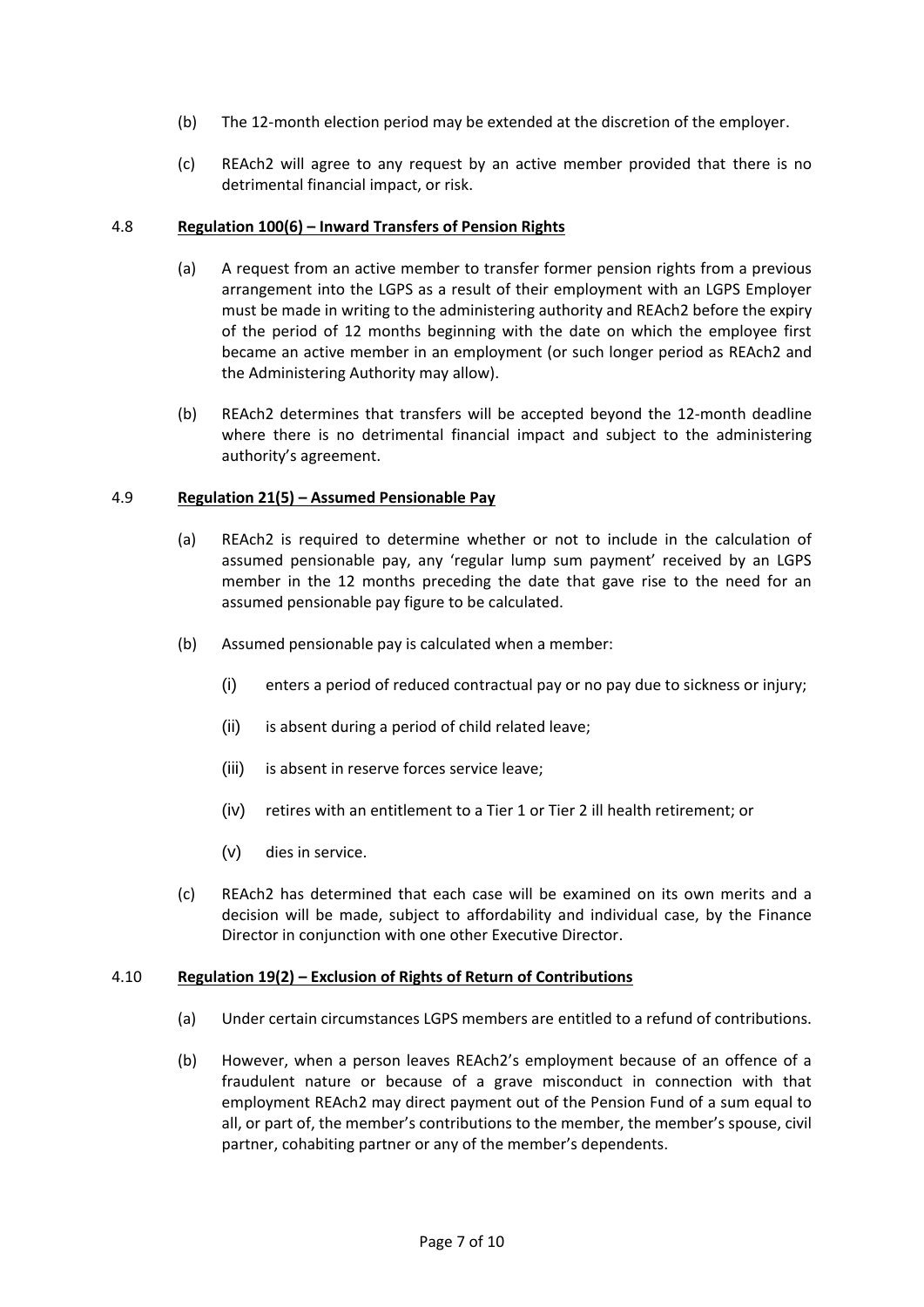(c) Consideration will be given to any such situation on a case by case basis and a decision will be made by the Finance Director in conjunction with one other Executive Director.

## 4.11 **Regulation 20(1)(b) – Meaning of Pensionable Pay**

Only benefits explicitly referred to in an LGPS member's contract of employment count as pensionable emoluments.

## 4.12 **Regulation 37(3) & (4) – Tier 3 Ill Health Retirement**

- (a) When an LGPS member becomes permanently incapable of undertaking the duties of their employment and the Independent Registered Medical Practitioner (IRMP) certifies a Tier 3 ill health retirement, the member's accrued benefits come into payment immediately, without enhancement, for up to a maximum period of three years.
- (b) The LGPS member is required to inform REAch2 upon starting any employment whilst those benefits are in payment and to answer questions about the employment status relating to pay and hours worked.
- (c) If it is determined that the LGPS member has entered into gainful employment or the LGPS member fails to answer the questions raised, REAch2 may determine to cease payment of the Tier 3 benefit and to recover any payment made in respect of any period it determines that the member has been in gainful employment.
- (d) Gainful employment means paid employment for not fewer than 30 hours in each week for a period of not fewer than 12 months.
- (e) REAch2 will cease such payments and will seek to recover any payments made during the period of gainful employment.

## 4.13 **Regulation 38(3) & (6) – Early payment of retirement pension on ill health grounds: deferred and deferred pensioner members**

- (a) A deferred member (or deferred pensioner member) who, because of ill health or infirmity of mind or body, becomes permanently incapable of discharging efficiently the duties of the employment they were engaged in at the date they became a deferred member and who is unlikely to be capable of undertaking gainful employment before normal pension age, or for at least three years, whichever is sooner, may ask to receive immediate payment of their deferred benefits regardless of their age.
- (b) Under these circumstances the deferred member must make a request in writing to REAch2 as their former LGPS employer who, having obtained a certificate from their Independent Registered Medical Practitioner (IRMP) setting out their opinion as to whether or not the former employee meets the qualifying conditions for 'ill health retirement', may or may not agree to the release of the deferred benefits.
- (c) It is REAch2's policy to consider each request on its merits, which includes affordability and individual case. A decision will be made by the Finance Director in conjunction with one other Executive Director.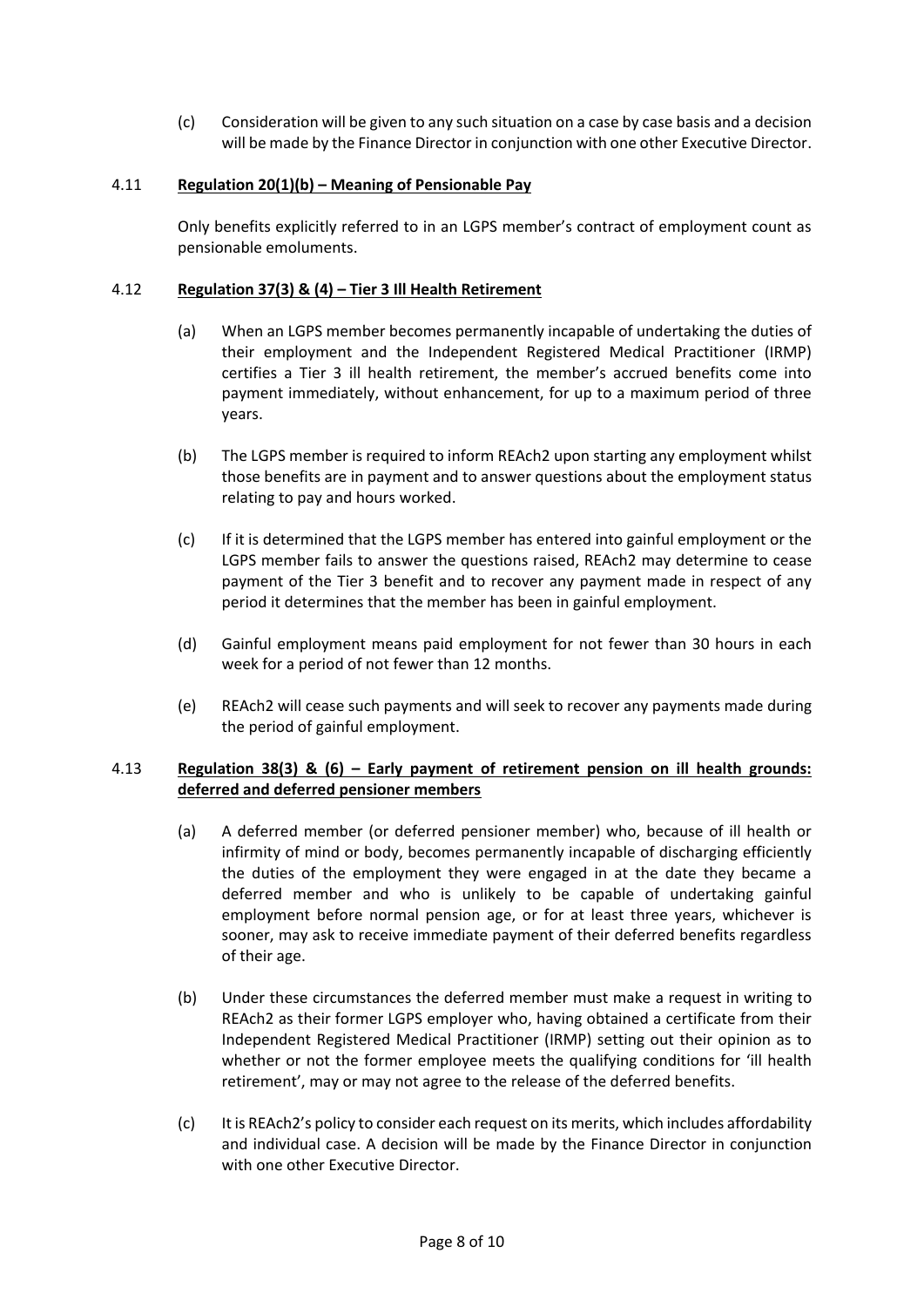## 4.14 **Regulations 91, 92, 93 & 95 – Forfeiture of pension rights after conviction for employmentrelated offences etc**

- a) If an LGPS member is convicted of an offence and leaves REAch2's employment because the offense they have committed, it is REAch2's policy to apply to the Secretary of State for the issue of a forfeiture certificate.
- b) Where such a forfeiture certificate is issued, REAch2 may direct that any of the member's rights under the Regulations are forfeited and will do so. A notice of the decision, to make a direction on the member, will be served.
- c) REAch2 can also decide whether to direct interim payments of the Pension Fund to anyone that they consider to be entitled to receive payment of a benefit from the LGPS as if no forfeiture direction was given.
- d) REAch2 can also consider whether or not to recover from the Pension Fund any monetary obligation or, if less, the value of the member's benefits, where the obligation was incurred as a result of a grave misconduct or a criminal, negligent or fraudulent act or omission in connection with the employment.
- e) It is REAch2's policy is to consider each issue on its merits, which include affordability and individual circumstances.

## **5. Local Government Pension Scheme (Transitional Provisions and Savings) Regulations 2014 Schedule 2 – paragraphs 2 and 3**

- 5.1 Where an LGPS member retires or leaves employment and elects to draw their benefits at or after the age of 55 and before the age of 60 those benefits will be actuarially reduced unless REAch2 agrees to meet the full or part cost of those reductions as a result of the member otherwise being protected under the 85 year rule as set out in previous LGPS Regulations. <https://www.lgpsmember.org/more/eightyfive.php>
- 5.2 It is REAch2's policy not to 'switch on' the 85-year rule which would allow a member to receive fully or partly unreduced benefits, unless under exceptional circumstances.

#### **6. Local Government (Discretionary Payments) Injury Allowance Regulations 2011**

#### 6.1 **Regulation 4(5) Discretionary Allowance for Permanent Incapacity**

In the event that an employee to whom an allowance for permanent incapacity is paid secures gainful employment REAch2 will suspend or discontinue the allowance.

#### 6.2 **Regulation 6(1) Allowance for pensioners**

REAch2 will not exercise the discretion to pay an allowance on cessation on employment but will consider cases on their merits.